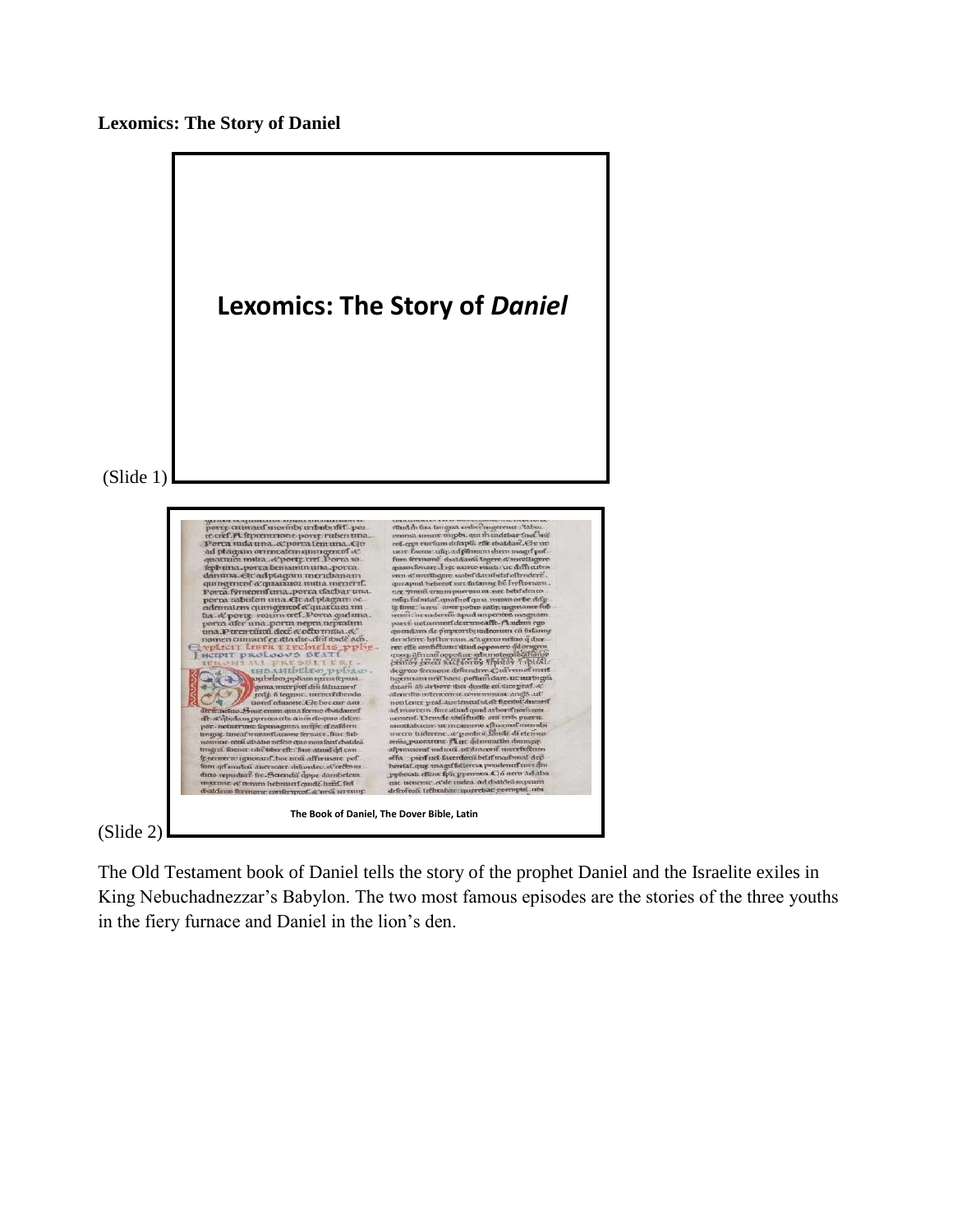

The Anglo-Saxon poem *Daniel* is a verse adaptation of the biblical story, found in the 10<sup>th</sup> century Junius manuscript. In addition to the Old Testament tale, the Anglo-Saxon poet drew on two Latin canticles. (A canticle is a short hymn or song written for church services.) Both the *Oratio Azariae*  and the *Canticum trium puerorum* were canticles previously adapted from the biblical Daniel as early as the fifth century. The *Oratio Azariae* is Azarias' prayer for deliverance from the fiery furnace, and the *Canticum trium puerorum* is the song of praise that the three youths sing after emerging unscathed from the fire.

When the poet wrote *Daniel*, he adapted the Latin prose of the Bible into Anglo-Saxon poetry, but when he reached the song of Azarias and the song of the three youths, he drew upon the canticles for these sections of the text rather than relying solely on the original biblical source.

hoppe buph gemethe popo :-: Lite rice bie bilpre pooth populo pearta pulvon propica geoppic hisponar ythglar yhlut top path Jul mazon toppan zopeturta ble pizo bæ po pare coming funne -monan labre laman lipginoe co heone phluche phopon oname partin ponoian pul opt pupuloop coming pupih lopt large laroum to putne milone mongth jun monig jeul phan pyrt on paenan tac pon puou bampar camum vonas ensmas tono pelan hlaso phlucquao nappe hlipun ah mto aro þan mapan þön heptó monna bágun pypceð pel vævum pir bio pepe con onte tun pone to curo peur all good peles pepe habbat petrosti pe hsi bato - quy milo e matoo mapegeharas grpe ge ammas elne pillas. Son poran roal **Junius Manuscript, Anglo-Saxon**

(Slide 4)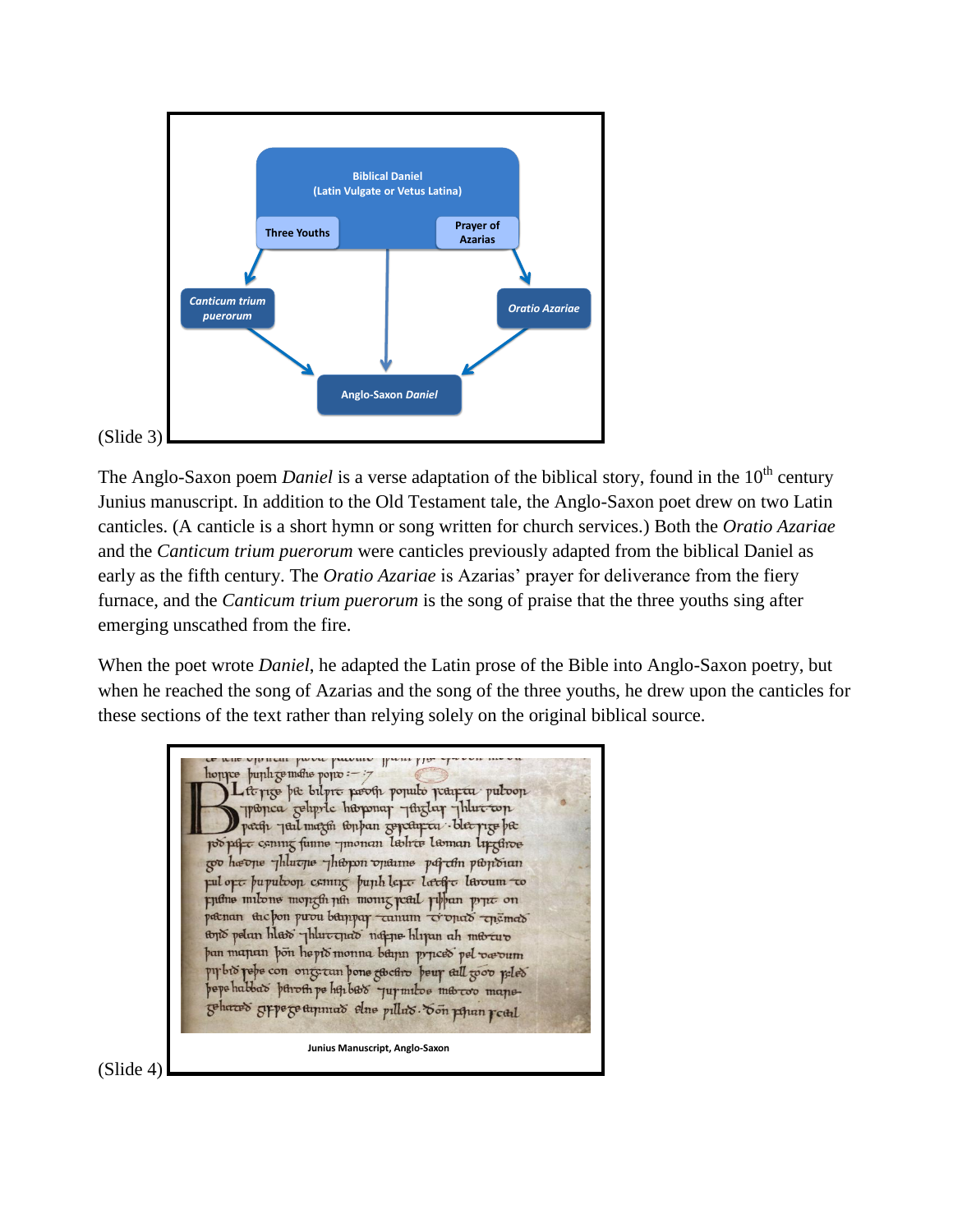Scholars figured out the history of the composition of the Old English *Daniel* by painstakingly comparing the precise arrangement of scenes in the canticles to the arrangement in the Bible, paying close attention to the linguistic details of the text. These traditional philological methods find patterns of word use or spelling and use them to reconstruct a textual structure or history.



Lexomic methods give us new ways of looking for patterns of word use. We start by cutting a text or texts into segments. Then, by calculating and tabulating the relative frequency of each word in each chunk, we can create tree-diagrams, or dendrograms, that visually display the relationship of vocabulary within or across texts. (For a more detailed explanation of creating and reading dendrograms and other Lexomic methods, see the tutorials page.)

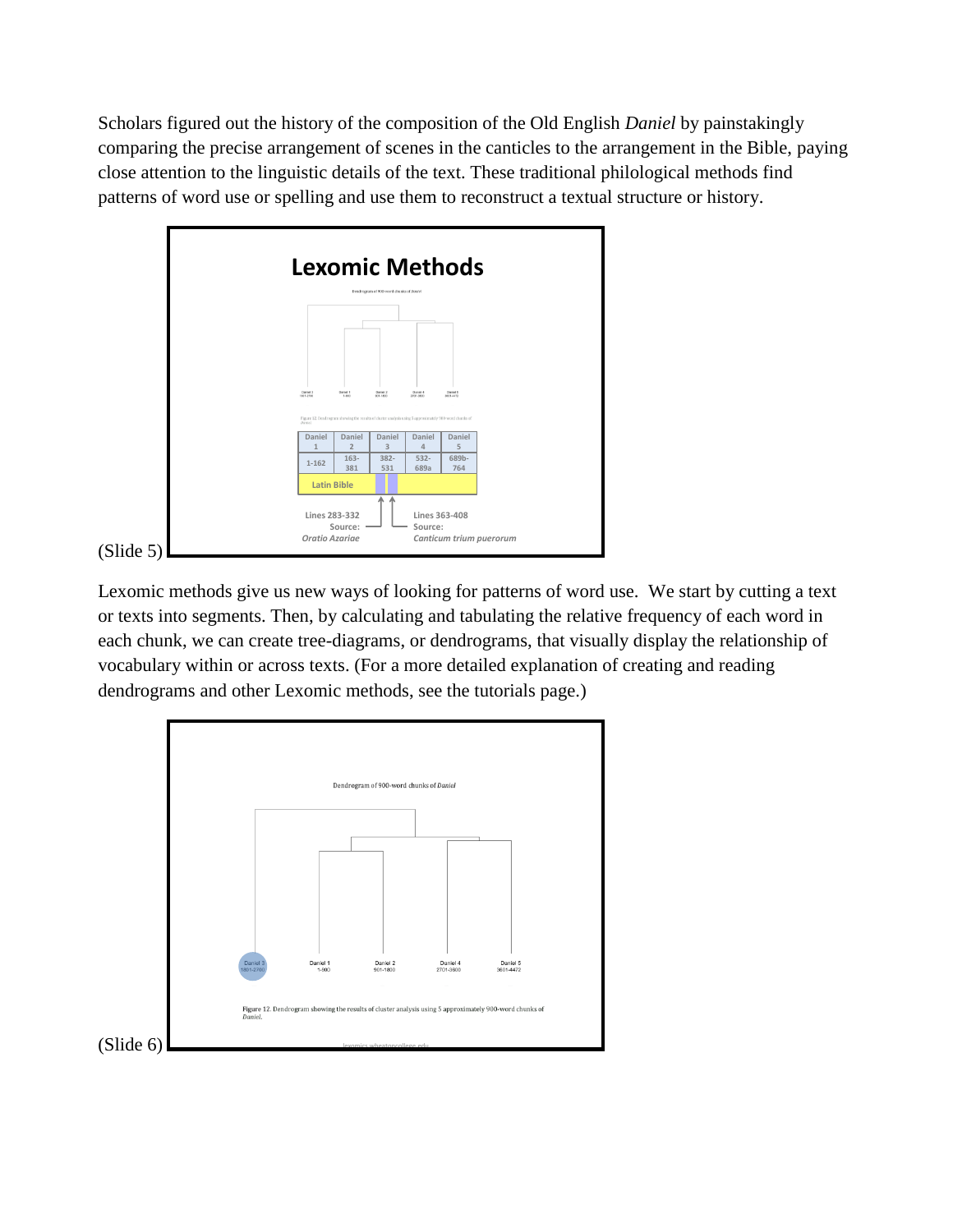This is a dendrogram of the poem *Daniel* cut into 900-word segments. Note that chunk three is in its own clade, separate from the other four chunks that group together. The other chunks are grouped sequentially, chunk one clustered with chunk two and chunk four with chunk five.



Also notice that the vertical distance between chunk three and the rest of the poem is larger than the vertical distance between any other chunks. These two characteristics indicate a difference in vocabulary distribution in chunk three.